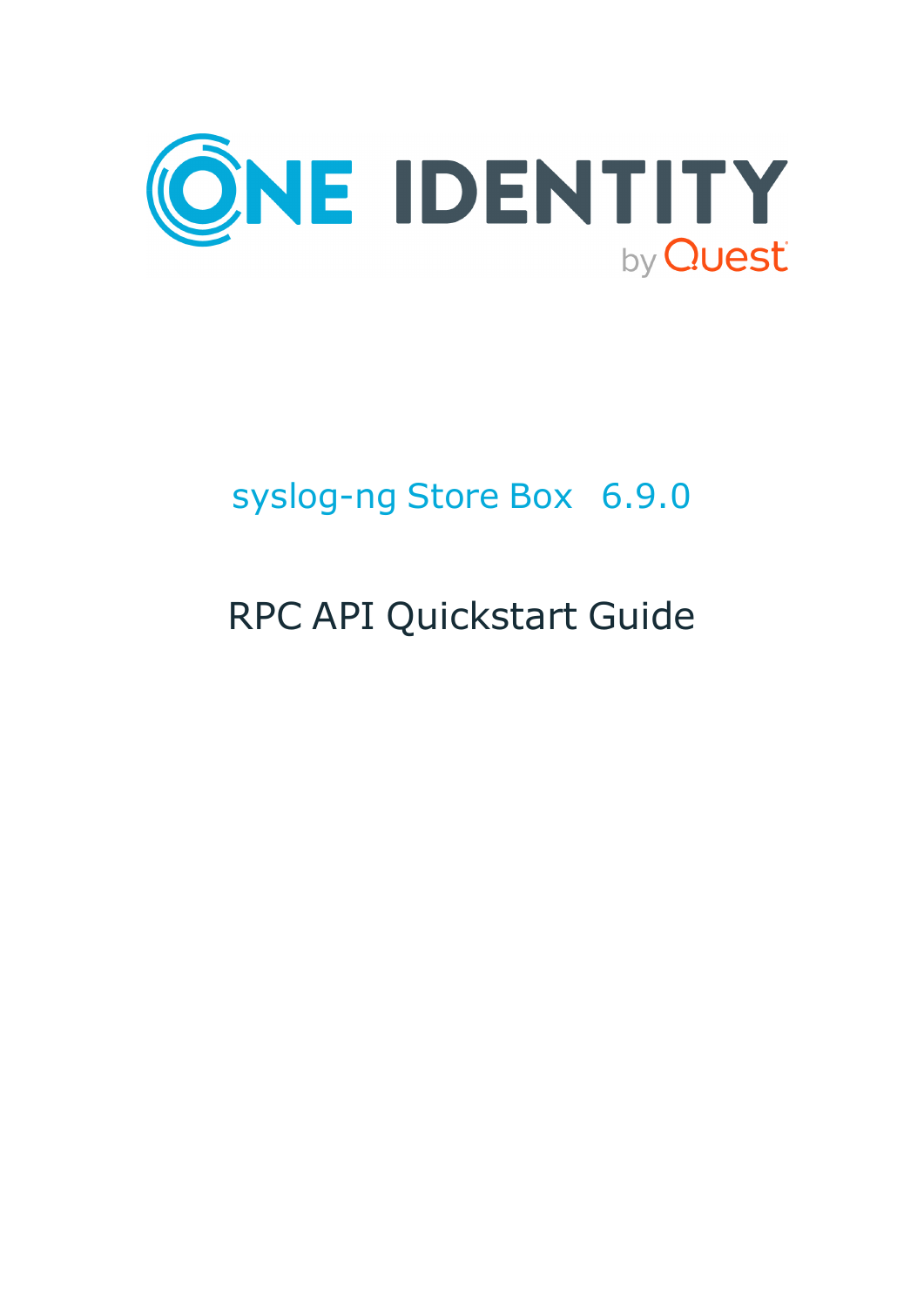#### **Copyright 2021 One Identity LLC.**

#### **ALL RIGHTS RESERVED.**

This guide contains proprietary information protected by copyright. The software described in this guide is furnished under a software license or nondisclosure agreement. This software may be used or copied only in accordance with the terms of the applicable agreement. No part of this guide may be reproduced or transmitted in any form or by any means, electronic or mechanical, including photocopying and recording for any purpose other than the purchaser's personal use without the written permission of One Identity LLC .

The information in this document is provided in connection with One Identity products. No license, express or implied, by estoppel or otherwise, to any intellectual property right is granted by this document or in connection with the sale of One Identity LLC products. EXCEPT AS SET FORTH IN THE TERMS AND CONDITIONS AS SPECIFIED IN THE LICENSE AGREEMENT FOR THIS PRODUCT, ONE IDENTITY ASSUMES NO LIABILITY WHATSOEVER AND DISCLAIMS ANY EXPRESS, IMPLIED OR STATUTORY WARRANTY RELATING TO ITS PRODUCTS INCLUDING, BUT NOT LIMITED TO, THE IMPLIED WARRANTY OF MERCHANTABILITY, FITNESS FOR A PARTICULAR PURPOSE, OR NON-INFRINGEMENT. IN NO EVENT SHALL ONE IDENTITY BE LIABLE FOR ANY DIRECT, INDIRECT, CONSEQUENTIAL, PUNITIVE, SPECIAL OR INCIDENTAL DAMAGES (INCLUDING, WITHOUT LIMITATION, DAMAGES FOR LOSS OF PROFITS, BUSINESS INTERRUPTION OR LOSS OF INFORMATION) ARISING OUT OF THE USE OR INABILITY TO USE THIS DOCUMENT, EVEN IF ONE IDENTITY HAS BEEN ADVISED OF THE POSSIBILITY OF SUCH DAMAGES. One Identity makes no representations or warranties with respect to the accuracy or completeness of the contents of this document and reserves the right to make changes to specifications and product descriptions at any time without notice. One Identity does not make any commitment to update the information contained in this document.

If you have any questions regarding your potential use of this material, contact:

One Identity LLC. Attn: LEGAL Dept 4 Polaris Way Aliso Viejo, CA 92656

Refer to our Web site [\(http://www.OneIdentity.com](http://www.oneidentity.com/)) for regional and international office information.

#### **Patents**

One Identity is proud of our advanced technology. Patents and pending patents may apply to this product. For the most current information about applicable patents for this product, please visit our website at [http://www.OneIdentity.com/legal/patents.aspx.](http://www.oneidentity.com/legal/patents.aspx)

#### **Trademarks**

One Identity and the One Identity logo are trademarks and registered trademarks of One Identity LLC. in the U.S.A. and other countries. For a complete list of One Identity trademarks, please visit our website at [www.OneIdentity.com/legal](http://www.oneidentity.com/legal). All other trademarks are the property of their respective owners.

#### **Legend**

**WARNING: A WARNING icon highlights a potential risk of bodily injury or property** œ **damage, for which industry-standard safety precautions are advised. This icon is often associated with electrical hazards related to hardware.**

**CAUTION: A CAUTION icon indicates potential damage to hardware or loss of data if instructions are not followed.**

 SSB RPC API Quickstart Guide Updated - 15 November 2021, 12:29 Version - 6.9.0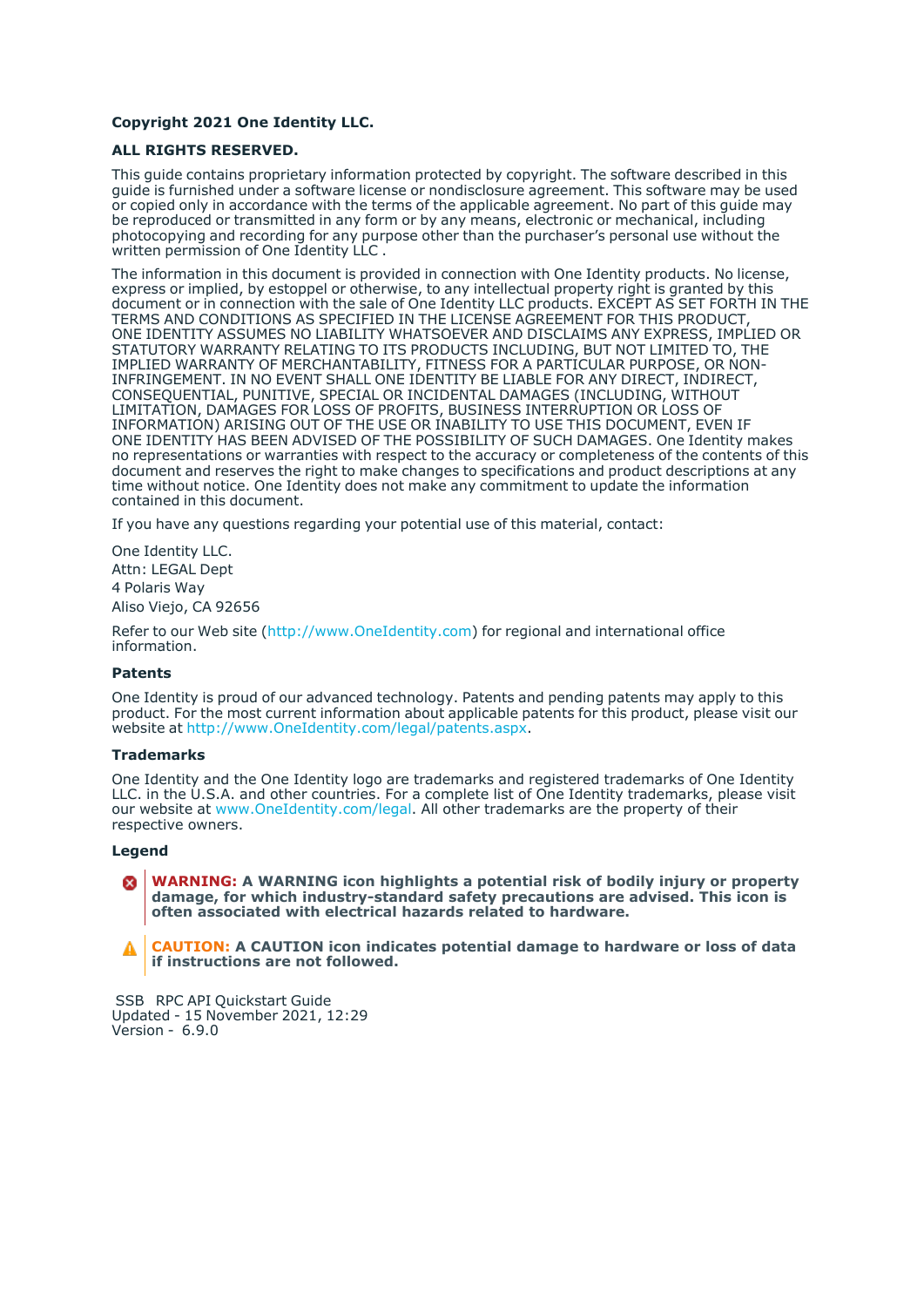### **Contents**

| Getting the list of logspaces <b>Manual</b> Constant and Setting the list of logspaces <b>Manual Constant Constant A</b> |  |
|--------------------------------------------------------------------------------------------------------------------------|--|
|                                                                                                                          |  |
|                                                                                                                          |  |
|                                                                                                                          |  |
| Fetching statistics <b>Manual</b> Line and Line and Line and Line and Line and Line and Line and Line and Line and Li    |  |
|                                                                                                                          |  |
|                                                                                                                          |  |
|                                                                                                                          |  |
|                                                                                                                          |  |



SSB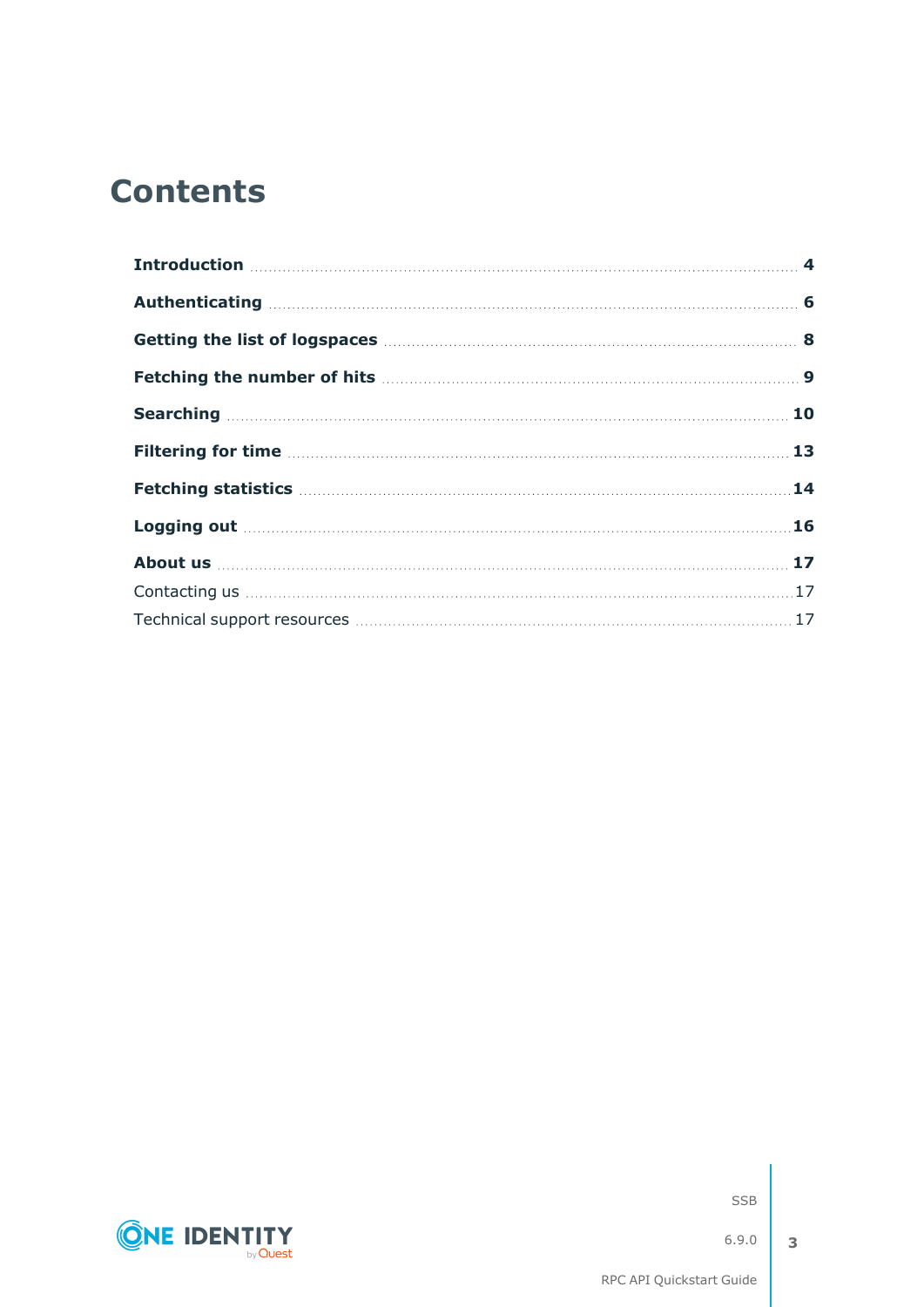## **Introduction**

<span id="page-3-0"></span>This document will guide you through the first steps of using the RPC API. By following these steps you will get a good overview of the capabilities and the basic functionalities of the API.

### **Prerequisites**

#### **Previous experience:**

- You are familiar with syslog-ng Store Box and its search interface
- You are familiar with related basic concepts, such as an API, REST, HTTP and JSON
- The examples are provided in the form of UNIX shell commands, we assume that you are comfortable using such an environment

#### **Software requirements:**

- Pre-installed syslog-ng Store Box that has the RPC API feature enabled
- The "wget" utility is installed. It is widely available for the majority of platforms, and can be installed from [http://www.gnu.org/software/wget/.](http://www.gnu.org/software/wget/)
- The "jq" utility for command-line JSON formatting and conversion is installed. The source code and binaries for the most common platforms can be downloaded from <http://stedolan.github.io/jq/>.

### **Installation**

Make sure you have your syslog-ng Store Box installed, configured and running. Throughout this guide we assume that it is accessible at the IP address 1.2.3.4 and that admin/a is a valid username/password combination.

We perform the following operations on the built-in local logspace, so make sure the defaults are not changed and it is configured to receive and index local logs.

### **The basics**

The API to access the logs is a REST-based API that runs over HTTPS. All examples use the wget utility to access it, and we perform HTTP GET queries against SSB. Of course, mature

SSB

**4**





RPC API Quickstart Guide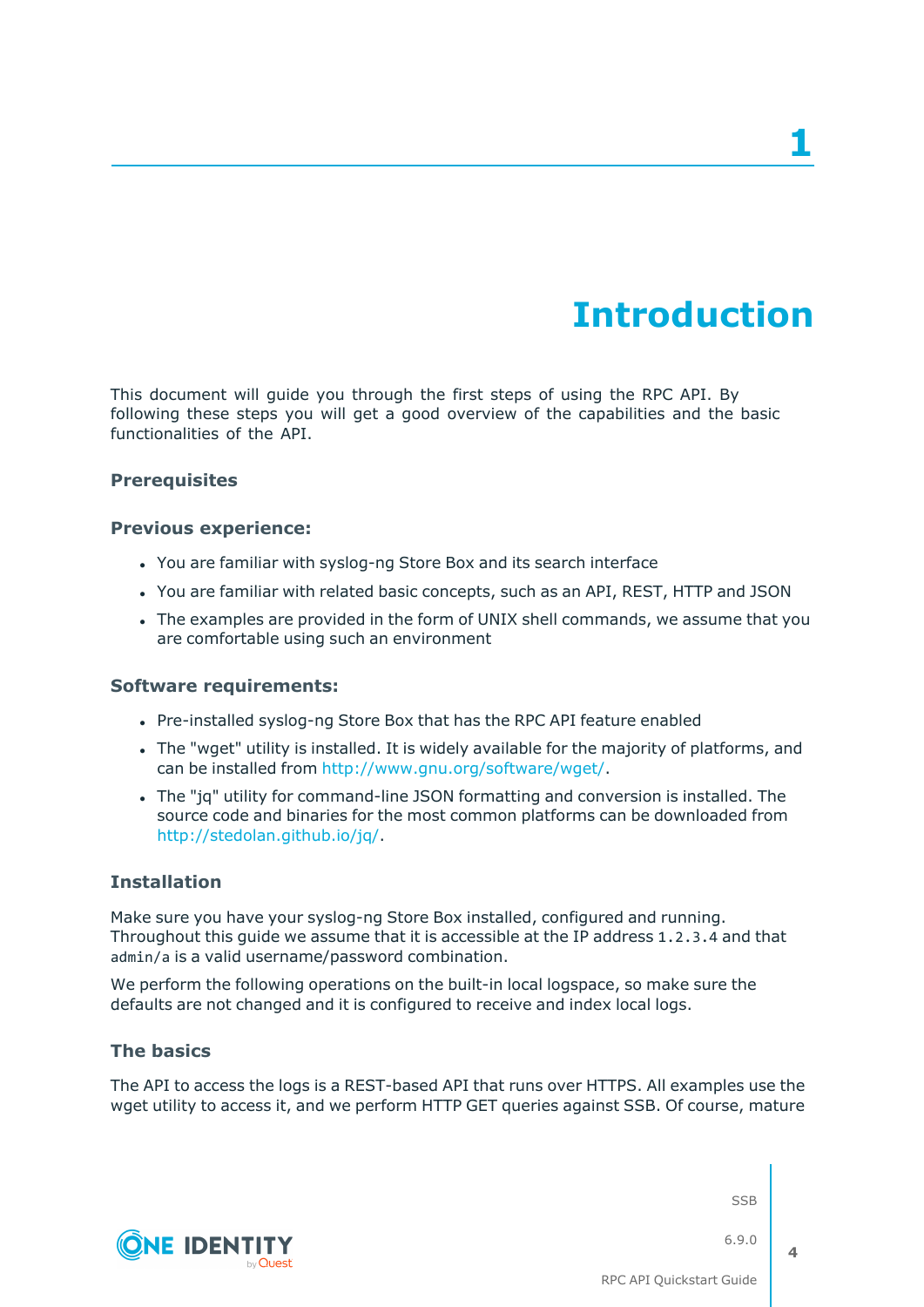libraries or built-in methods are available for practically all programming environments to interact with a REST-based API providing replies in JSON format, but throughout this guide we use the command line, performing the query with wget and processing the results with a tiny but useful utility called "jq".

A typical query looks like this:

### **\$ wget -q --no-check-certificate --header [auth info, see later] -O - 'https://[IP address of SSB]/api/[API version]/[API command group]/][API command]? [API command arguments] | jq '[filters for the JSON output']**

### **Documentation of the RPC API**

The documentation of the SSB RPC API is available online from the following URL: *https://<ip-address-of-SSB>/api/4/documentation*. This documentation contains the detailed description of public calls, with examples.



SSB

6.9.0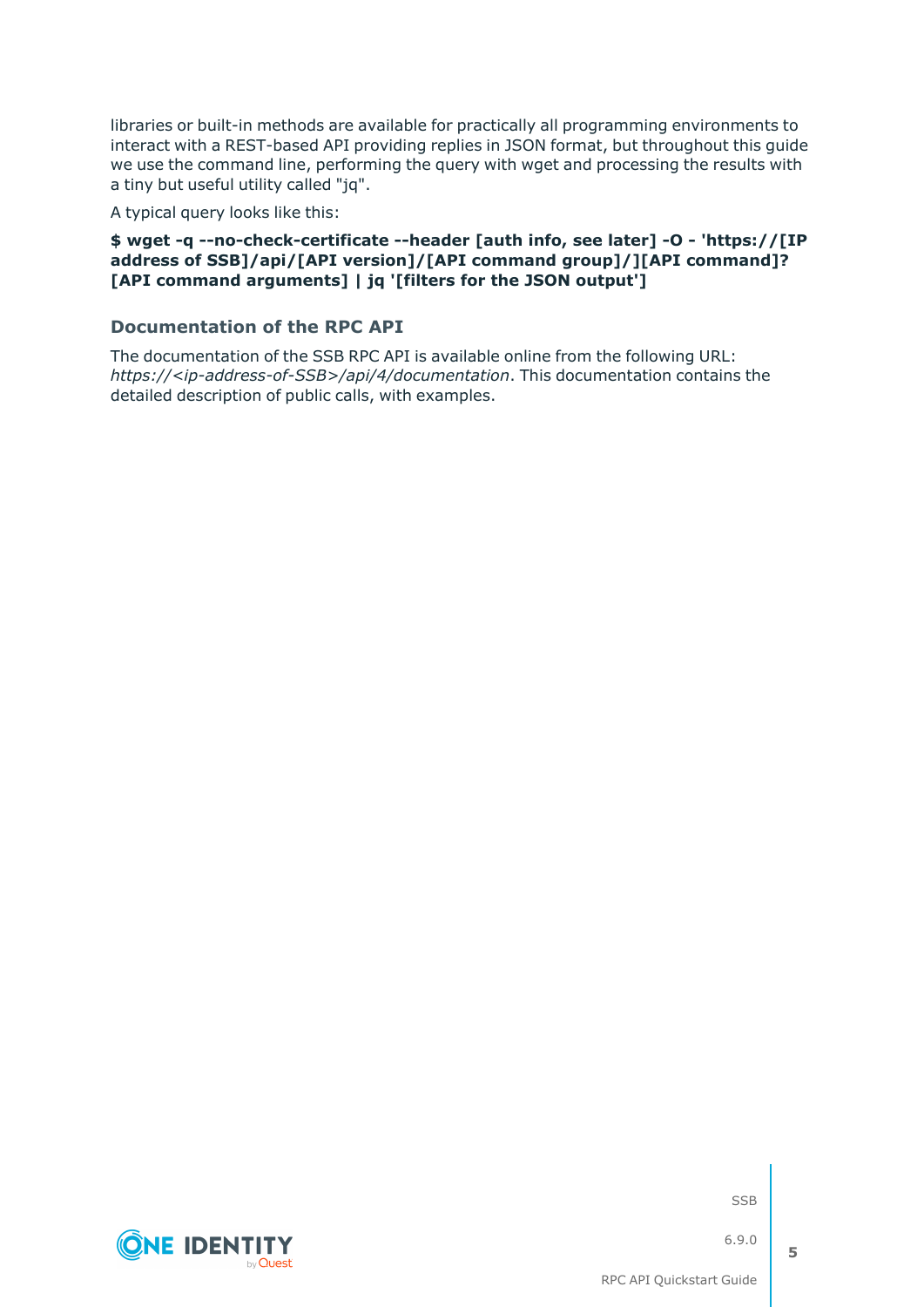# **Authenticating**

<span id="page-5-0"></span>Queries going through the API go through the same authentication-authorizationaccounting steps as sessions using the UI. There are no special API permissions or users: the sames credentials are used for access over the API. To authenticate yourself, you have to use the login command. It will provide you with an authentication token which is valid until your session times out or you explicitly log off. You have to send back this authentication token in the header of all further requests. In the current beta version this token needs to be sent back as the PHP session ID cookie but this might change in the final version.

SSB prevents brute force attacks when logging in. If you repeatedly try logging in to SSB using incorrect login details within a short period of time (10 times within 60 seconds), the source IP gets blocked on UI destination port 443 for 5 minutes. Your browser displays an **Unable to connect** page.

1. Let's log in. Remember, we assume that 1.2.3.4 is the IP address of your SSB and admin/a is a valid username/credential pair. Make sure you alter your query according to your environment.

#### **\$ SSB\_IP=1.2.3.4**

**\$ wget -q --no-check-certificate -O - "https://\$SSB\_IP/api/1/login" - post-data='username=admin&password=a'**

```
{"result":"af574226cb4d3de28312b27f2bfc705e","error":
{"code":null,"message":null},"warnings":[]}
```
2. OK, this is a bit hard to read, let's have jq pretty-print it:

**\$ wget -q --no-check-certificate -O - "https://\$SSB\_IP/api/1/login" - post-data='username=admin&password=a' | jq '.'**

```
{
  "warnings": [],
  "error": {
```


SSB

6.9.0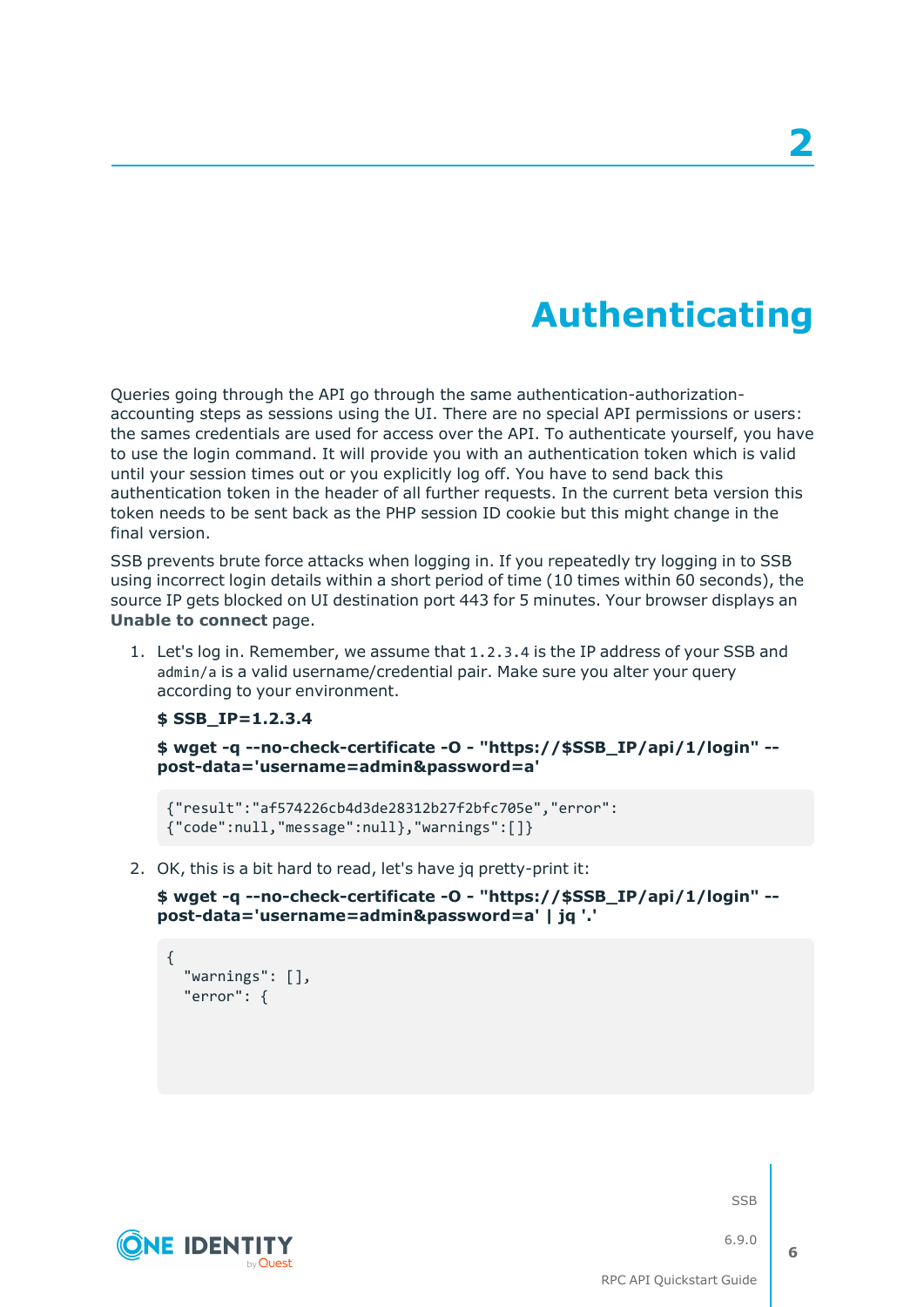```
"message": null,
    "code": null
 },
 "result": "39d5b0229ff744cdd384d54618d7039c"
}
```
That's better, and now the structure of responses can be seen. It is always a single JSON object with three parts: warnings, error (these first two are optional and might be omitted when not in used in the final version) and the most important part, the result block. In this case it contains our identifier key. Note that it has changed since the first query: as we logged in again it has been regenerated and the old key is no longer accepted.

3. We need it for later examples, so let's save it into a variable. We use the filtering capabilities of jq to cut out the part we are interested in: the result block itself.

```
$ SESSID=`wget -q --no-check-certificate -O - "https://$SSB_
IP/api/1/login" --post-data='username=admin&password=a' | jq
'.result' -r`
```
#### **\$ echo \$SESSID**

f36a9399c3cbcc3ca5dab037f8374dd8

Now we can move on to perform real queries.

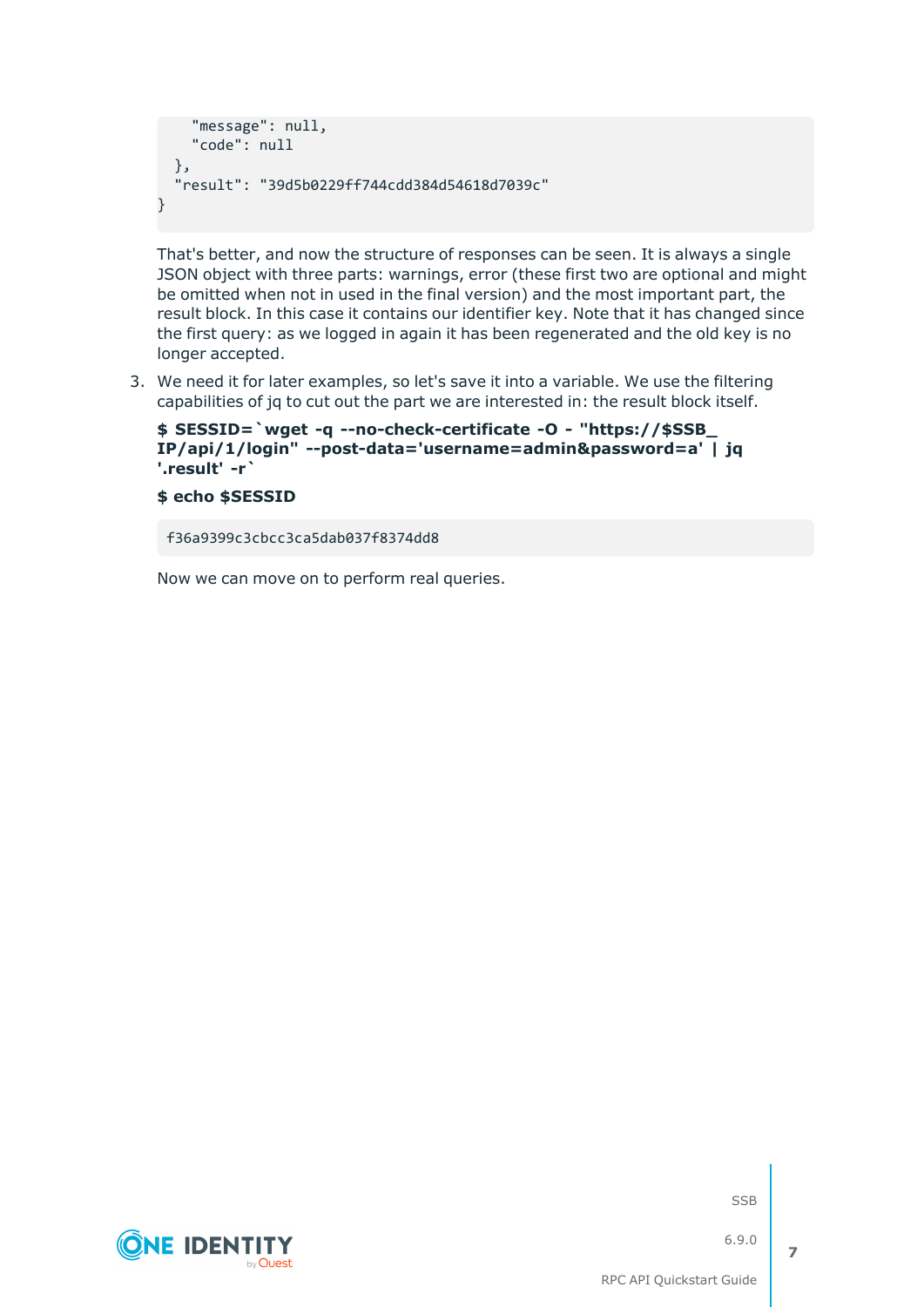# **Getting the list of logspaces**

<span id="page-7-0"></span>1. Maybe you know which logspace you want to query, maybe you don't. You can query the list of accessible logspaces with the list\_logspaces command:

**\$ wget -q --no-check-certificate -O - --header "Cookie: AUTHENTICATION\_ TOKEN=\$SESSID" "https://\$SSB\_IP/api/1/search/logspace/list\_ logspaces" | jq '.result'**

"local", "center"

 $\sqrt{ }$ 

As you can see, there are only these two logspaces available on this SSB. We investigate the "local" logspace from now on, as by default, that contains some well-known messages even after a fresh installation, which we can use in our examples.





SSB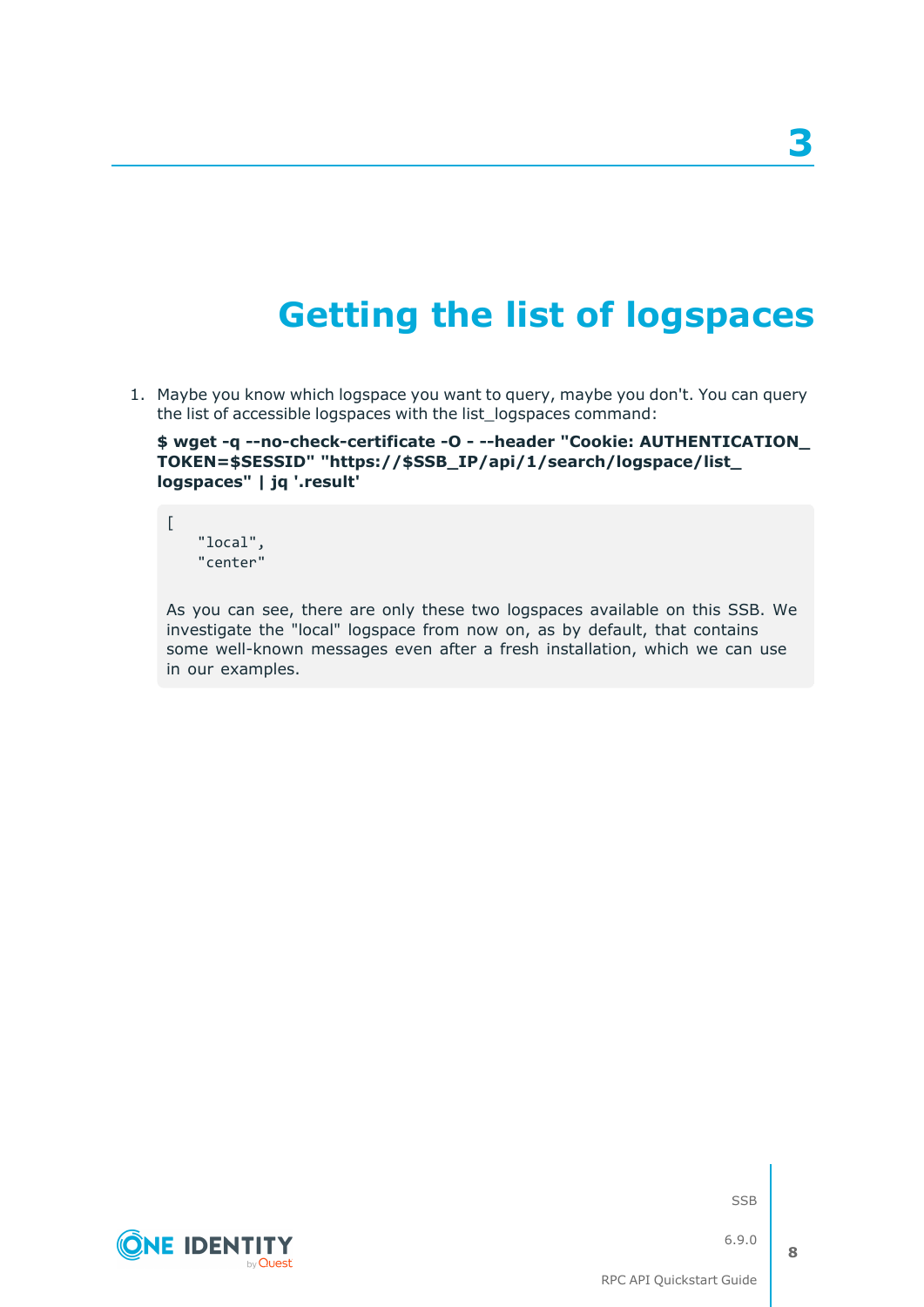# **Fetching the number of hits**

<span id="page-8-0"></span>In some cases you might not need the actual results, only their number. To draw charts (as we do in the timeline section of our search UI) or to calculate statistics, usually the number of results is enough. You could always perform a search, fetch all results, and then count their number, but that's not really effective. Instead, you can ask the API to only return the number of hits by replacing **filter** with **number\_of\_messages** in your request and remove the offset/limit settings.

1. To follow up on the previous example, let's see the number of messages containing "starting up" in overall and the number of those sent out by syslog-ng:

**\$ wget -q --no-check-certificate -O - --header "Cookie: AUTHENTICATION\_ TOKEN=\$SESSID" "https://\$SSB\_IP/api/1/search/logspace/number\_of\_ messages/local?from=0&to=9999999999&search\_expression=starting up" | jq '.result'**

84

**\$ wget -q --no-check-certificate -O - --header "Cookie: AUTHENTICATION\_ TOKEN=\$SESSID" "https://\$SSB\_IP/api/1/search/logspace/number\_of\_ messages/local?from=0&to=9999999999&search\_expression=starting up program:syslog-ng" | jq '.result'**

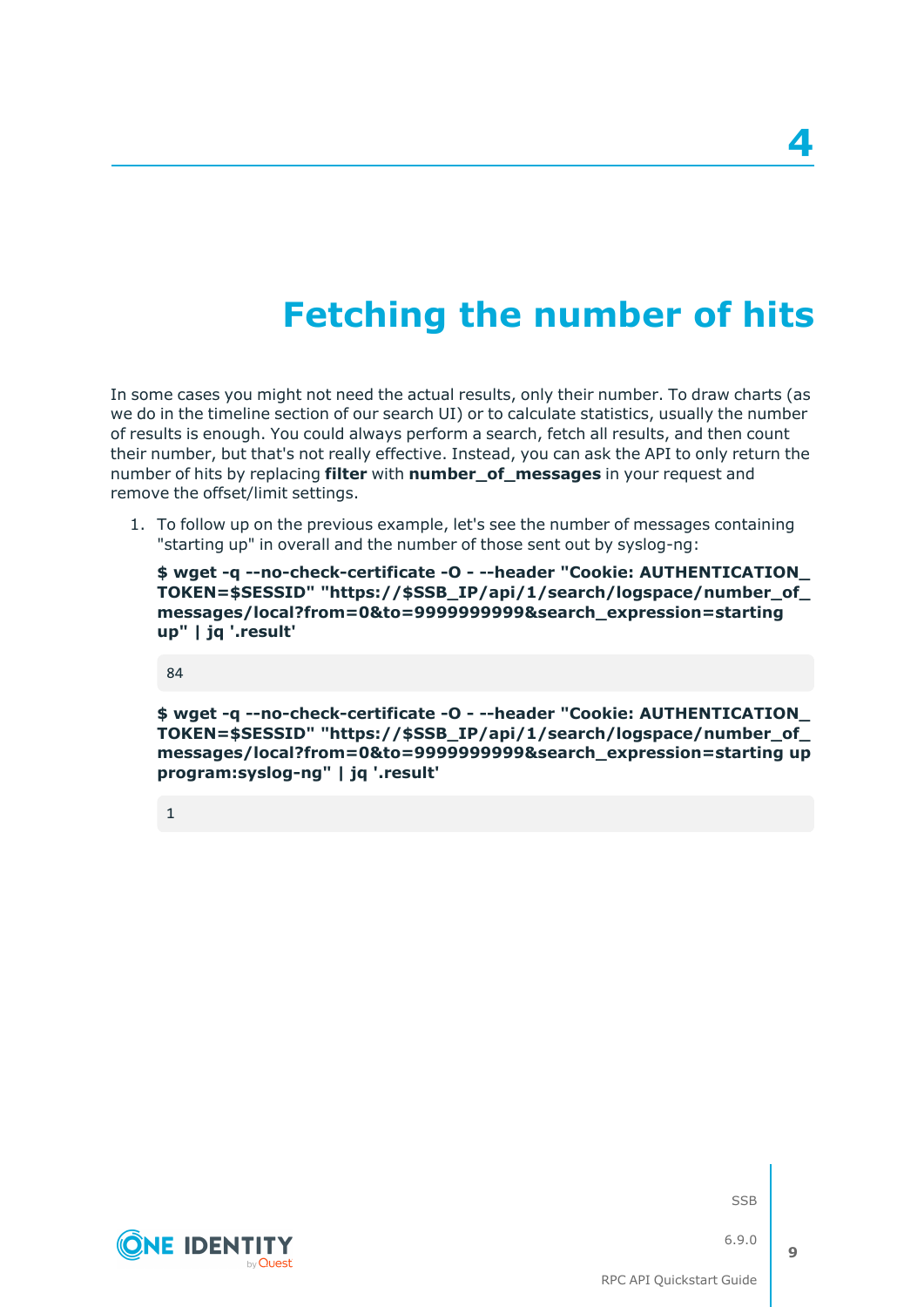# **Searching**

**5**

<span id="page-9-0"></span>OK, let's do some real searching now. The command for that is **filter**, and the arguments that have to be specified in sequence, separated by slashes are:

- name of the logspace
- from (as a UNIX timestamp)
- $\bullet$  to (timestamp, too)
- your search expression (optional, defaults to none)
- offset
- limit (these work just as they do in SQL)
- 1. At first let's find when was syslog-ng started or restarted in the box:

```
$ wget -q --no-check-certificate -O - --header "Cookie: AUTHENTICATION_
TOKEN=$SESSID" "https://$SSB_
IP/api/1/search/logspace/filter/local?from=0&to=9999999999&search_
expression=starting up&offset=0&limit=10" | jq '.result'
```

```
[
 {
    "tag": [],
    "dynamic": {
     ".SDATA.timeQuality.isSynced": "0"
   },
   "msgid": "",
   "stamp": 1384943027,
    "recvd": 1384943027,
    "pri": 5,
    "facility": 5,
    "host": "rpcapitest",
    "message": "logindexd starting up; version='4.2.4ssb3.2.23'",
    "program": "index-center",
   "pid": "4408"
 },
 {
```
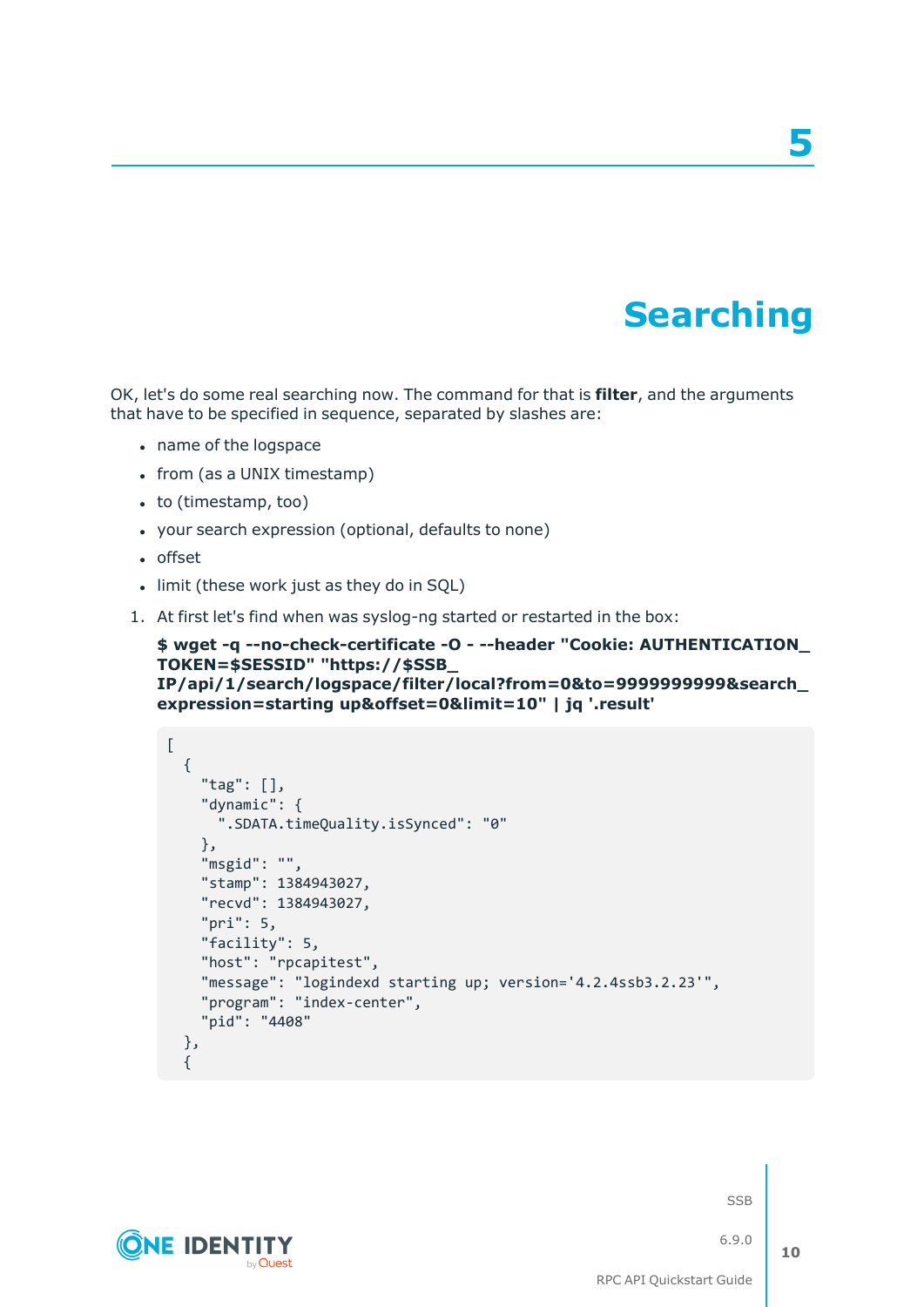```
"tag": [],
    "dynamic": {
      ".SDATA.timeQuality.isSynced": "0"
    },
    "msgid": "",
    "stamp": 1384943027,
    "recvd": 1384943027,
    "pri": 5,
    "facility": 5,
    "host": "rpcapitest",
    "message": "logindexd starting up; version='4.2.4ssb3.2.23'",
    "program": "index-local",
    "pid": "4407"
 },
[..... and a screenful of other results .....]
```
As you can see I set the timestamps to 0 and some huge value to make sure time filtering does not apply. We will try that in a sec, too.

2. But first, this doesn't seem right, it's not only messages from syslog-ng, the indexer processes are talking as well. Let's only print the program messages from the result set with jq to see clearer:

### **\$ wget -q --no-check-certificate -O - --header "Cookie: AUTHENTICATION\_ TOKEN=\$SESSID" "https://\$SSB\_**

**IP/api/1/search/logspace/filter/local?from=0&to=9999999999&search\_ expression=starting up&offset=0&limit=10" | jq '.result[].program'**

```
"index-center"
"index-local"
"syslog-ng"
"index-local"
"index-center"
"index-local"
"index-local"
"index-local"
"index-local"
"index-local"
```
3. Let's alter our query to make sure we filter for the messages coming from syslog-ng only:

```
$ wget -q --no-check-certificate -O - --header "Cookie:
AUTHENTICATION_TOKEN=$SESSID" "https://$SSB_
IP/api/1/search/logspace/filter/local?from=0&to=9999999999&search_
expression=starting up program:syslog-ng&offset=0&limit=10" | jq
'.result'
```
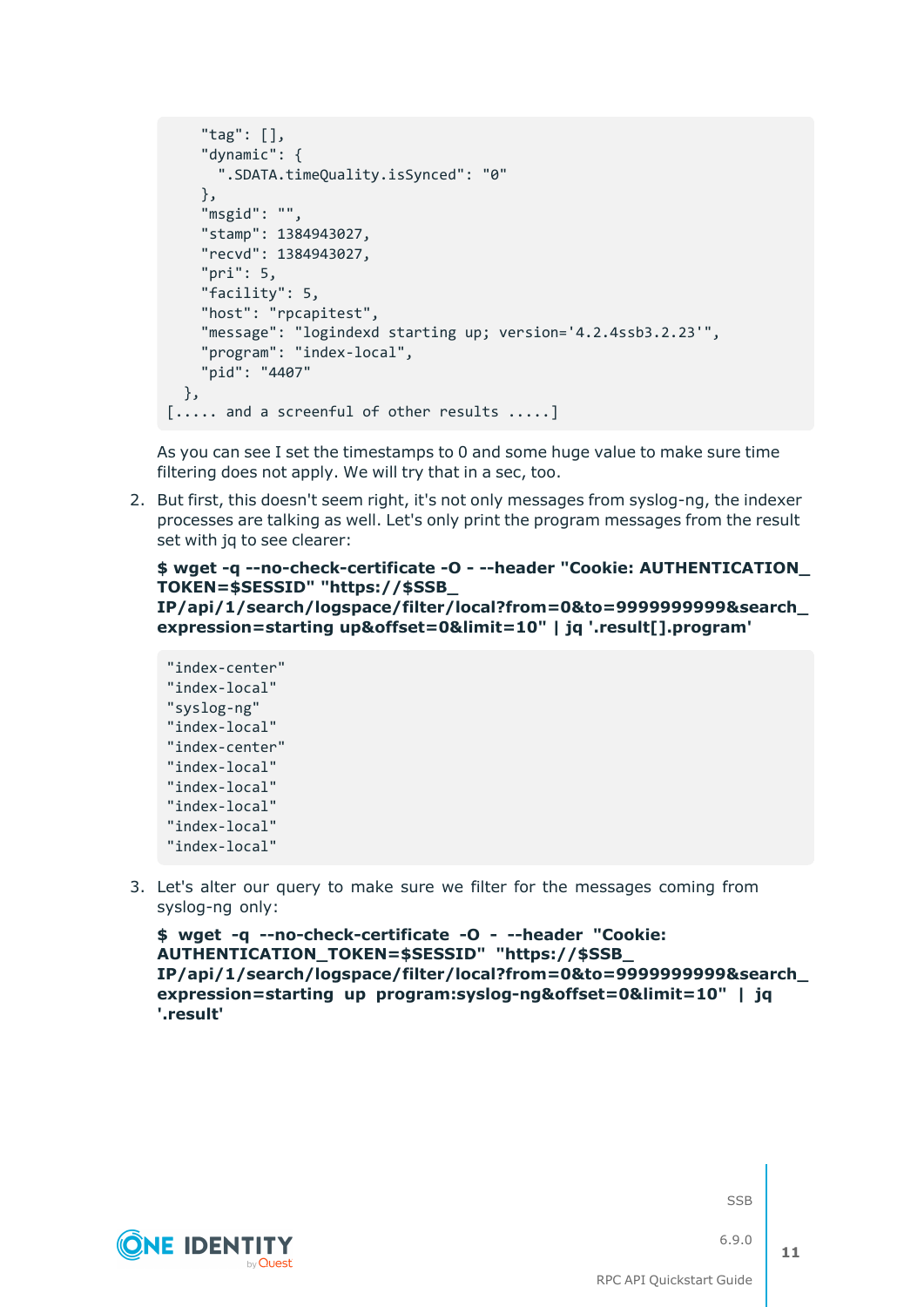```
\lceil{
      "tag": [],
      "dynamic": [],
      "msgid": "",
      "stamp": 1384943029,
      "recvd": 1384943029,
      "pri": 5,
      "facility": 5,
      "host": "ssb1",
      "message": "syslog-ng starting up; version='4.2.4ssb3.2.23', cfg-
fingerprint='54d093e5b748276c497a141390614e079fff6cc0', cfg-nonce-ndx='0',
cfg-signature='d46966469bf5934c1c7280375f349dcc2d7906dc'",
      "program": "syslog-ng",
      "pid": "4433"
   }
```
It's much better now, as you can see it is a pretty fresh install and syslog-ng has only been started once. The only thing we did is that we added program:syslog-ng to our query. You can use everything there that you could use on the UI. Note that wget actually helps a lot here: it is automatically URL-encoding our query string, making sure that special characters such as the space and the colon are passed properly to the API. In other environments, you might have to do that yourself.

### TIP:

To decrease the load on SSB when searching and receive your search results faster, note the following points.

- Use as small a time range as possible
- Prefer AND instead of OR
- Avoid unneeded wildcard characters, such as  $*$  and ?
- Use wildcard characters at the end of the tokens if possible

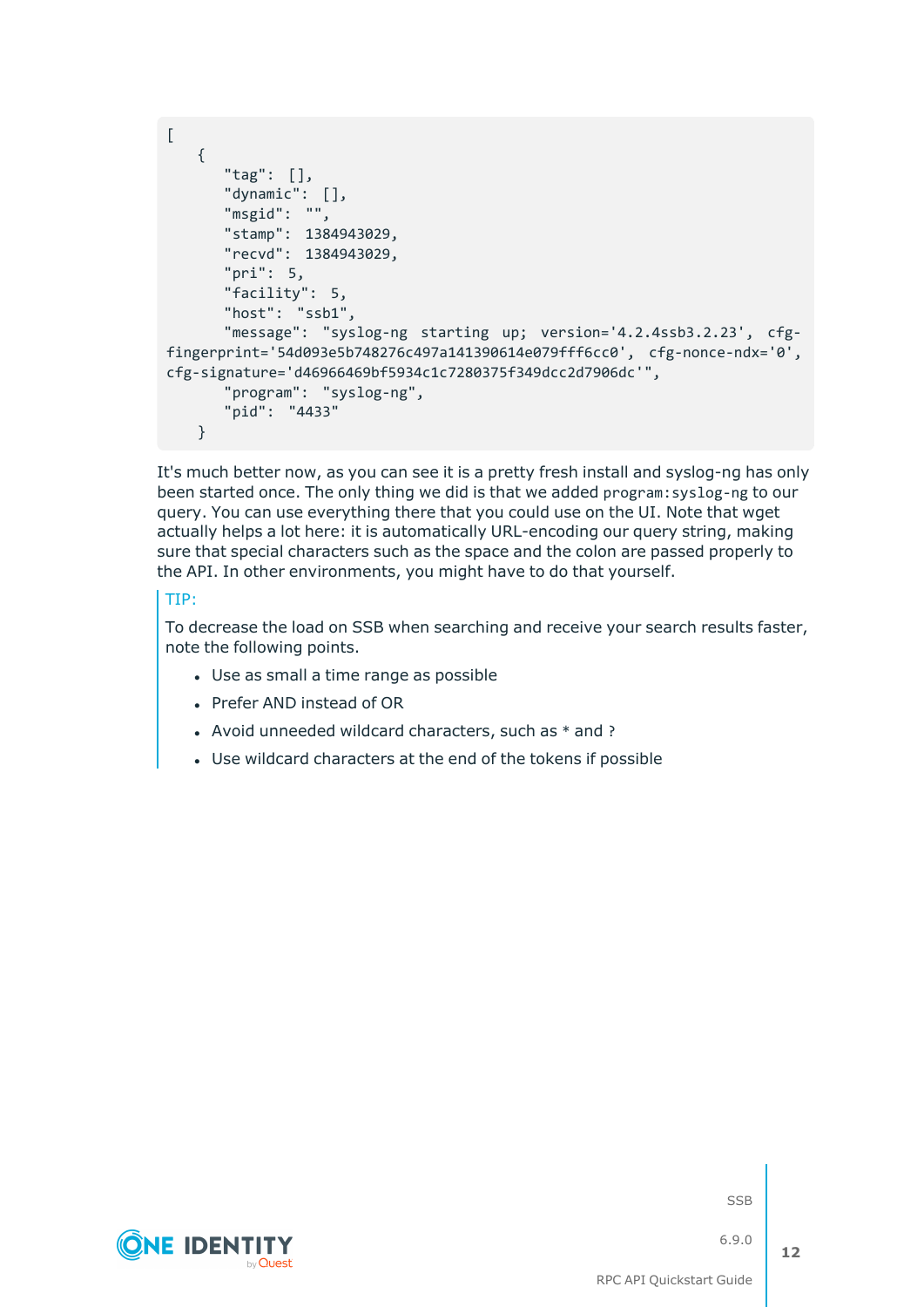# **Filtering for time**

<span id="page-12-0"></span>In the previous examples, we filtered our results by expressions and made sure that no time limitation applied. Let's turn that the other way around and only filter for time.

1. Let's see the number of logs in the local logspace in a given five minute interval:

```
$ date +%s -d"Nov 20, 2013 12:55:00"
 1384948500
$ date +%s -d"Nov 20, 2013 13:00:00"
1384948800
```

```
$ wget -q --no-check-certificate -O - --header "Cookie: AUTHENTICATION_
TOKEN=$SESSID" "https://$SSB_IP/api/1/search/logspace/number_of_
messages/local?from=1384948500&to=1384948800" | jq '.result'
```
38

2. You can of course combine that with regular filtering. Here we get the number of logs produced by indexer processes in that timerange.

```
$ wget -q --no-check-certificate -O - --header "Cookie: AUTHENTICATION_
TOKEN=$SESSID" "https://$SSB_IP/api/1/search/logspace/number_of_
messages/local?from=1384948500&to=1384948800&search_
expression=program:index*" | jq '.result'
```
7

Note that I used a wildcard character in the query: that's possible, too. Pay attention of the URL-encoding and escaping in your environment if you do.

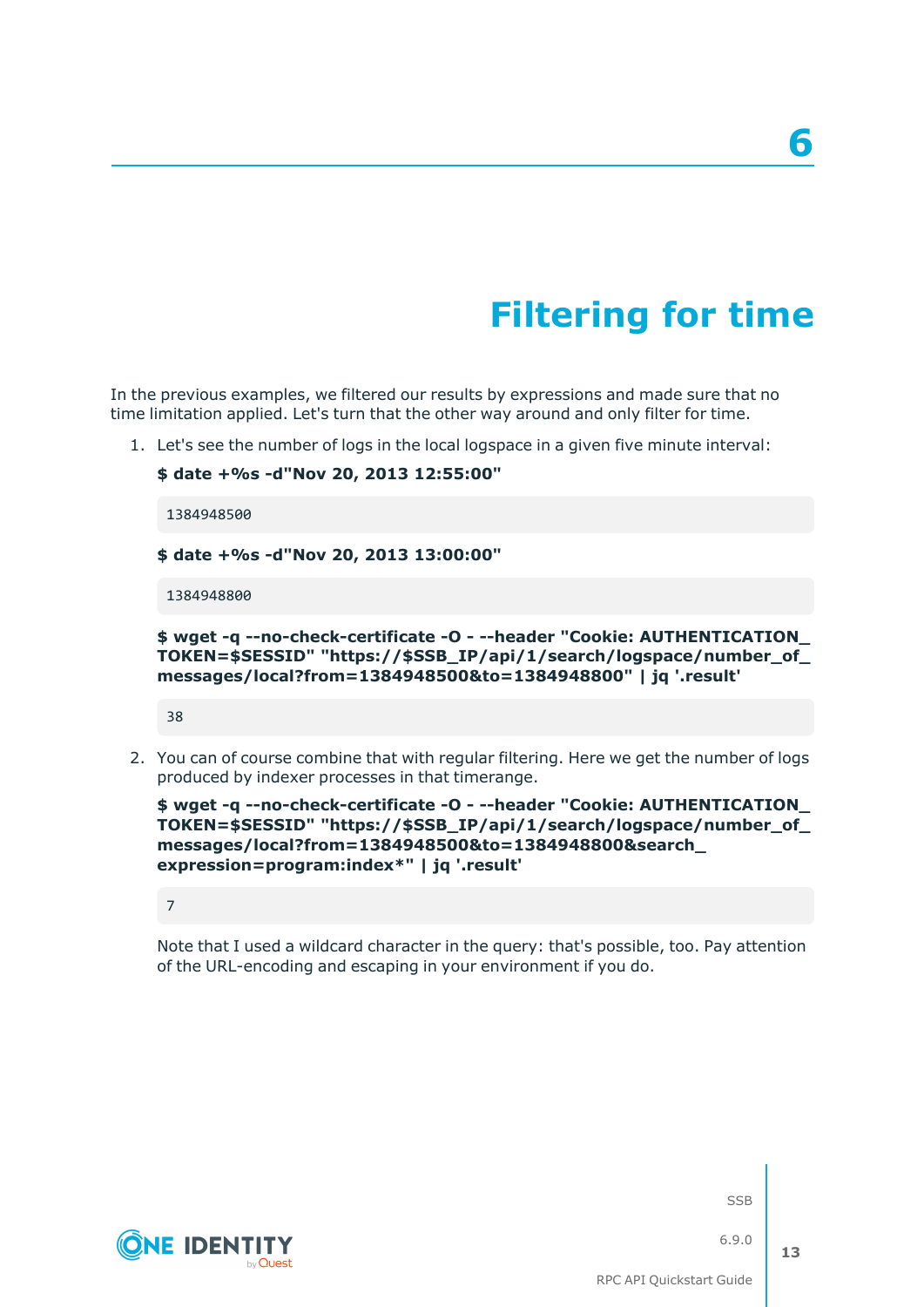# **Fetching statistics**

<span id="page-13-0"></span>In our first example, we investigated which programs issued messages containing the words "starting" and "up". We could have created some statistics simply by using standard command line tools:

### **\$ wget -q --no-check-certificate -O - --header "Cookie: AUTHENTICATION\_ TOKEN=\$SESSID" "https://\$SSB\_**

**IP/api/1/search/logspace/filter/local?from=0&to=9999999999&search\_ expression=starting up&offset=0&limit=1000" | jq '.result[].program' -r | sort | uniq -c**

- 2 index-center
- 96 index-local
- 1 syslog-ng

However, that's terribly ineffective: we had to pass all messages over the network and use the computing capabilities of our client machine to do the aggregation. This is feasible when we are talking about such numbers but not when there are billions of entries. In that case, it is a much better idea to use the built-in statistics engine of syslog-ng Store Box.

- 1. To have SSB generate you the same statistics, you can use the **generate\_statistics** command. These are its arguments:
	- name of the logspace
	- column to generate statistics from
	- from (as a UNIX timestamp)
	- $\cdot$  to
	- your search expression (optional, defaults to none)
	- offset (optional)
	- limit (optional)

**\$ wget -q --no-check-certificate -O - --header "Cookie: AUTHENTICATION\_ TOKEN=\$SESSID" "https://\$SSB\_IP/api/1/search/logspace/generate\_ statistics/local/program?from=0&to=9999999999&search\_ expression=starting up" | jq '.result'**





6.9.0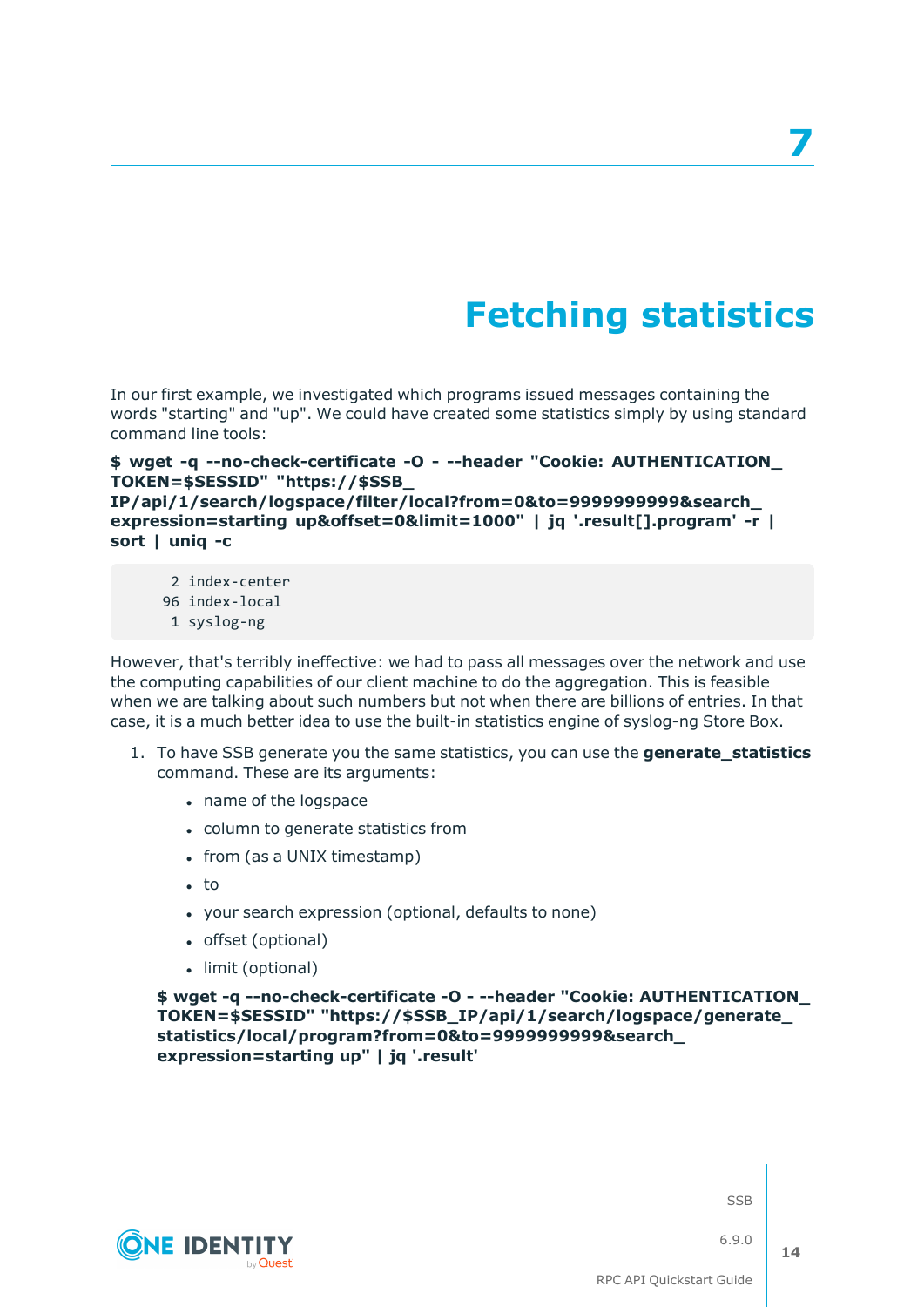```
\overline{[}\lceil"syslog-ng",
         1
     ],
     \sqrt{ }"index-center",
          2
     ],
     \sqrt{ }"index-local",
         97
     ]
```
2. As the number of entries here can also be huge, this command has the same offset/limit possibilities that the **filter** command has, and you can also fetch the number of entries (distinct values if you wish) with the **number\_of\_statistics\_ entries** command:

**\$ wget -q --no-check-certificate -O - --header "Cookie: AUTHENTICATION\_ TOKEN=\$SESSID" "https://\$SSB\_IP/api/1/search/logspace/number\_of\_ statistics\_entries/local/program?from=0&to=9999999999&search\_ expression=starting up" | jq '.result'**

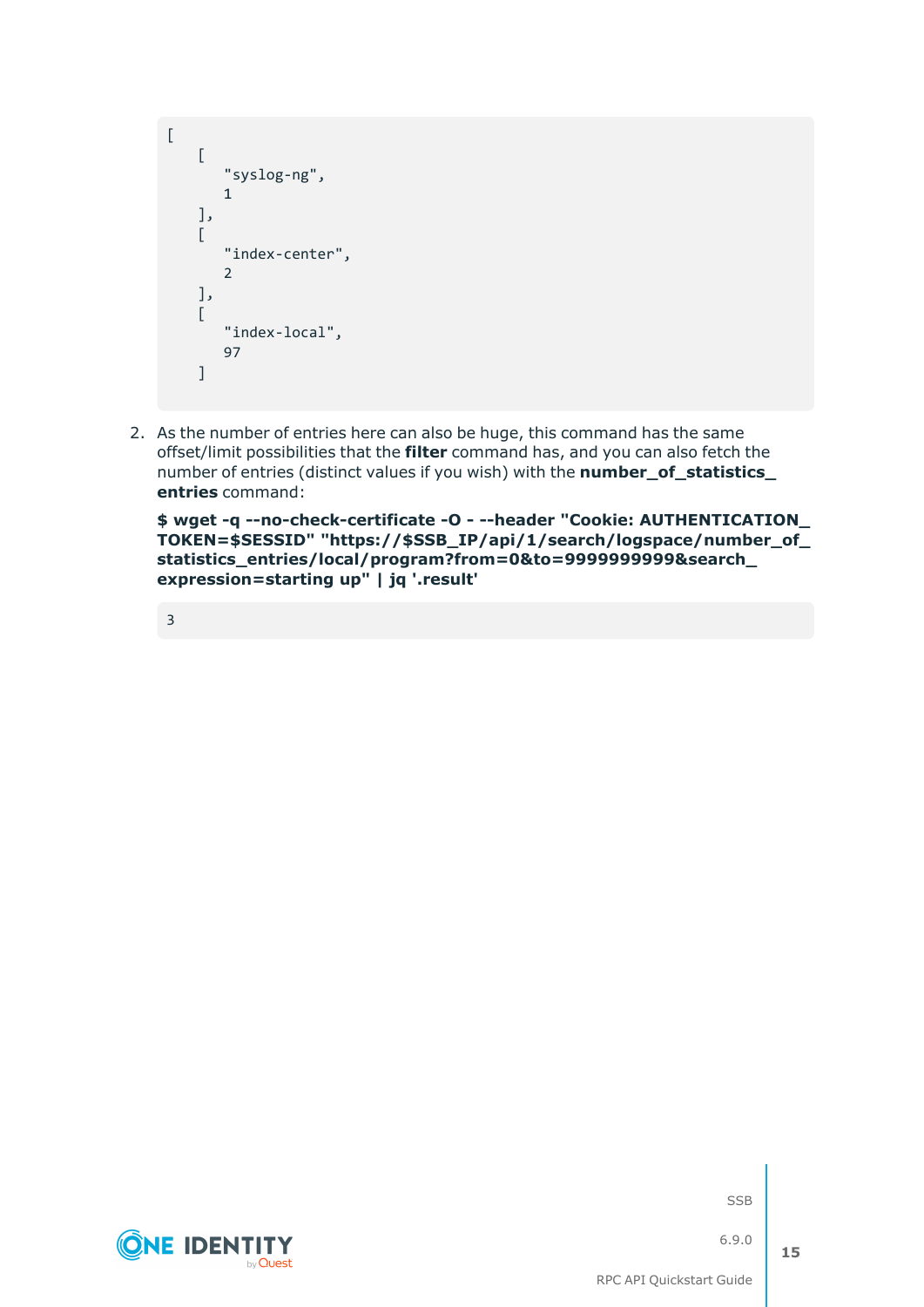## **Logging out**

**8**

<span id="page-15-0"></span>1. And of course your should finish your session by logging out:

**\$ wget -q --no-check-certificate -O - --header "Cookie: AUTHENTICATION\_ TOKE=\$SESSID" "https://\$SSB\_IP/api/1/logout" | jq '.'**

```
{
"warnings": [],
"error": {
"message": null,
"code": null
},
"result": true
}
```
2. Now the old session ID won't work any more and you'll get a 403 error when you try to perform a query:

**\$ wget --no-check-certificate -O - --header "Cookie: AUTHENTICATION\_ TOKEN=\$SESSID" "https://\$SSB\_IP/api/1/search/logspace/number\_of\_ statistics\_entries/local/program?from=0&to=9999999999&search\_ expression=starting up"**

```
--2014-01-07 14:25:21-- https://1.2.3.4/api/1/search/logspace/number_of_
statistics_entries/local/program?from=0&to=9999999999&search_
expression=starting%20up
Connecting to 1.2.3.4:443... connected.
WARNING: cannot verify 1.2.3.4's certificate, issued by
`/C=AT/L=asdfasdf/O=rtyrty/OU=cbdfg/ST=ertertert/CN=rpcapitest.gamma.test.
balabit root CA':
Self-signed certificate encountered.
HTTP request sent, awaiting response... 403 Forbidden
2014-01-07 14:25:21 ERROR 403: Forbidden.
```